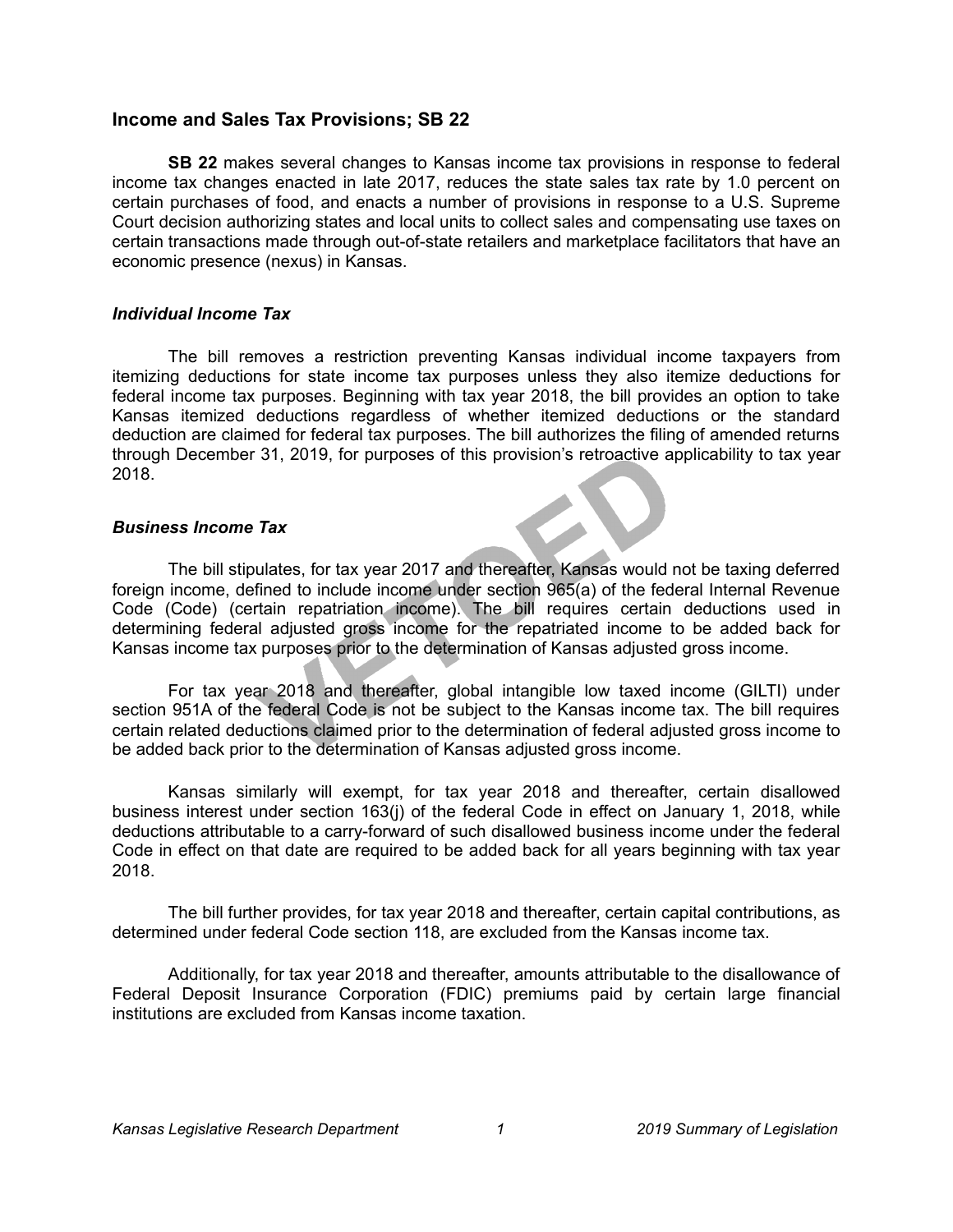The bill clarifies the retroactive application of several of these sections, which effectively authorizes the filing of amended returns to claim refunds during the three-year statute of limitations available under continuing law.

## *Sales Tax on Food*

The bill reduces the sales tax rate on certain food and food ingredients from 6.5 percent to 5.5 percent beginning October 1, 2019. The reduction extends to substances sold for ingestion or chewing by humans and consumed for their taste or nutritional value and applies to items eligible to be purchased with food stamps issued by the U.S. Department of Agriculture.

### *Internet Sales and Use Tax*

The bill enacts the Kansas Main Street Parity Act (KMSPA), designed to clarify the applicability of Kansas sales and use tax provisions to certain out-of-state retailers and marketplace facilitators. Generally, such entities are required, beginning October 1, 2019, to collect tax if they have more than \$100,000 in total gross sales sourced to Kansas.

Specifically excluded from the definition of "marketplace facilitators" are platforms and forums providing certain Internet advertising services and those entities selling or charging for rooms, lodging, or accommodations for occupancy provided by hotels, motels, or inns.

Related to the KMSPA provisions, the bill repeals a requirement (KSA 2018 Supp. 79- 3221o) that Kansas individual income tax forms contain a line allowing taxpayers to voluntarily remit unpaid use taxes as part of their income tax reconciliation.

JE